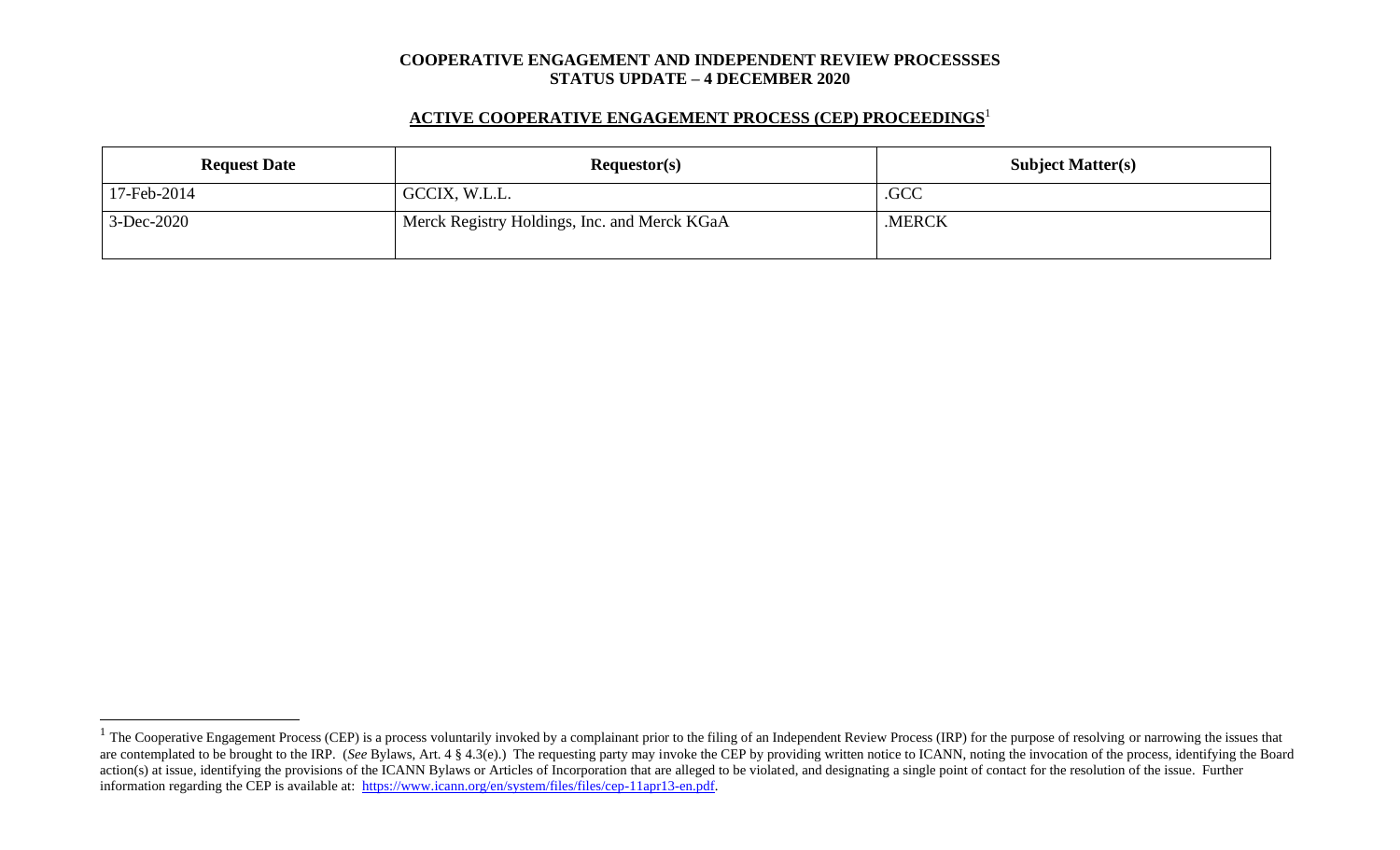### **COOPERATIVE ENGAGEMENT AND INDEPENDENT REVIEW PROCESSSES STATUS UPDATE – 4 DECEMBER 2020**

# **ACTIVE INDEPENDENT REVIEW PROCESS (IRP) PROCEEDINGS** 2

| Date ICANN<br><b>Received</b><br><b>Notice of</b><br><b>IRP</b> | Date IRP<br>Commenced<br>by ICDR | <b>Requestor</b>                                                                         | <b>Subject</b><br><b>Matter</b> | <b>Status</b>                                                                            |  |
|-----------------------------------------------------------------|----------------------------------|------------------------------------------------------------------------------------------|---------------------------------|------------------------------------------------------------------------------------------|--|
| 14-Nov-2018                                                     | 26-Nov-2018                      | Afilias Domains No. 3 Limited                                                            | .WEB                            | Panel Selection: Full Panel confirmed on 20 August 2019.                                 |  |
|                                                                 |                                  | https://www.icann.org/resources/pages/irp-<br>afilias-v-icann-2018-11-30-en              |                                 | Materials: Written submissions, Declaration(s), and Scheduling Order(s) are posted here. |  |
|                                                                 |                                  |                                                                                          |                                 | Hearing(s): Merits hearing took place on 3-11 August 2020.                               |  |
| 18-Nov-2019                                                     | 16-Dec-2019                      | Fegistry, LLC, Minds + Machines Group,                                                   | <b>HOTEL</b>                    | Panel Selection: Two Panelists have been selected.                                       |  |
|                                                                 |                                  | Ltd., Radix Domain Solutions Pte. Ltd.,<br>and Domain Ventures Partners PCC<br>Limited   |                                 | Materials: Written submissions, Declaration(s), and Scheduling Order(s) are posted here. |  |
|                                                                 |                                  | https://www.icann.org/resources/pages/irp-<br>fegistry-et-al-v-icann-hotel-2019-12-20-en |                                 | Hearing(s): No hearings are currently scheduled.                                         |  |
| 25-Feb-2020                                                     | 26-Feb-2020                      | Namecheap, Inc.                                                                          | .ORG                            | Panel Selection: Full Panel confirmed on 14 July 2020.                                   |  |
|                                                                 |                                  | https://www.icann.org/resources/pages/irp-                                               | .INFO                           |                                                                                          |  |
|                                                                 |                                  | namecheap-v-icann-2020-03-03-en                                                          | .BIZ                            | Materials: Written submissions, Declaration(s), and Scheduling Order(s) are posted here. |  |
|                                                                 |                                  |                                                                                          |                                 | Hearing(s): Hearing on ICANN's Motion to Dismiss is scheduled for 3 February 2021.       |  |

<sup>&</sup>lt;sup>2</sup> IRP is intended to hear and resolve Disputes for the following purposes: (i) ensure that ICANN does not exceed the scope of its Mission and otherwise complies with its Articles of Incorporation and Bylaws; (ii) empower the global Internet community and Claimants to enforce compliance with the Articles of Incorporation and Bylaws through meaningful, affordable and accessible expert review of Covered Actions (as defined in § 4.3(b)(i)); (iii) ensure that ICANN is accountable to the global Internet community and Claimants; (iv) address claims that ICANN has failed to enforce its rights under the IANA Naming Function Contract (as defined in Section 16.3(a)); (v) provide a mechanism by which direct customers of the IANA naming functions may seek resolution of PTI (as defined in Section 16.1) service complaints that are not resolved through mediation; (vi) reduce Disputes by creating precedent to guide and inform the Board, Officers (as defined in Section 15.1), Staff members, Supporting Organizations, Advisory Committees, and the global Internet community in connection with policy development and implementation; (vii) secure the accessible, transparent, efficient, consistent, coherent, and just resolution of Disputes; (viii) lead to binding, final resolutions consistent with international arbitration norms that are enforceable in any court with proper jurisdiction; and (ix) provide a mechanism for the resolution of Disputes, as an alternative to legal action in the civil courts of the United States or other jurisdictions. (*See* Bylaws, Art. 4, § 4.3)